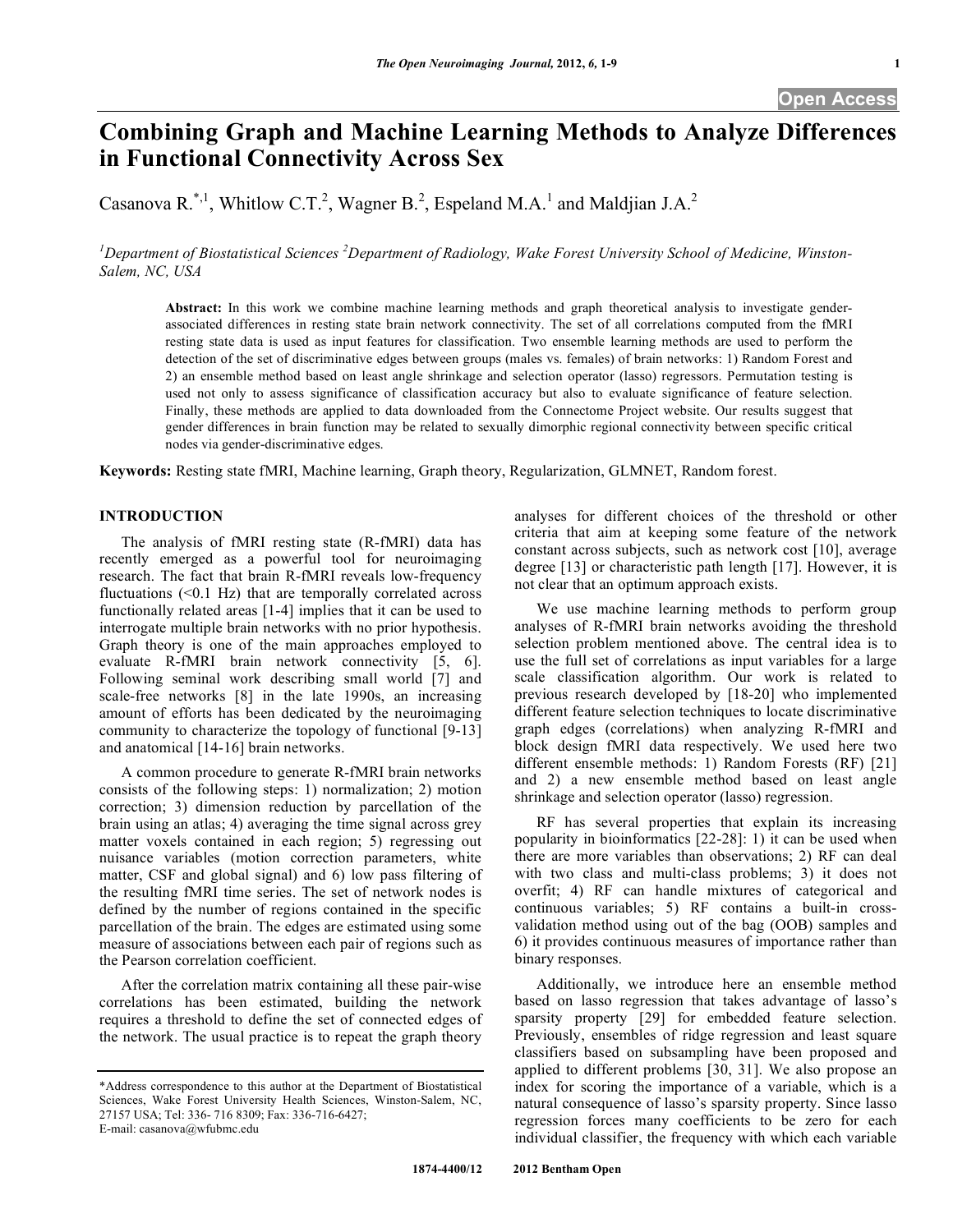is contained in the model across all members of the ensemble can be computed and taken as a measure of its relevance. This is a similar concept as the relevance counts proposed by [32]. The main differences are: 1) they computed the scores of relevance during the testing phase of a two-fold CV, a process that they repeated 100 times while we here computed the scores based on subsampled versions of the data set and the ensemble learning approach; 2) they were working on penalized logistic regression while we are using penalized linear regression and 3) we use a very efficient implementation of lasso regression based on the coordinate descent technique provided by the GLMNET library [33, 34] that allows the full data space computations to be performed in a time-efficient manner. This allows us to implement permutation testing to determine significance not only of classification accuracy but also of the selected features.

Differently from previous work we don't use any feature reduction steps prior to classification, such as univariate filtering [18, 19], but we operate directly with the entire input space (the full set of correlations). We applied these two methods to resting state data from the Connectome Project [35] in order to study differences in functional connectivity across sex. Gender differences are thought to exist across a variety of cognitive domains, and have been demonstrated consistently in studies investigating sexual dimorphism of cognitive ability during performance of specific tasks [36-38]. For example, superior performance has been reported in women on tasks of verbal fluency and emotion-oriented memory [39-43], whereas superior performance has been reported in men on tasks of mental rotation and visuospatial ability [44-46]. Such task performance may reflect innate gender differences in the functional organization of the brain, and have been the focus of investigations evaluating asymmetries in functional cerebral organization between males and females using a variety of neuroimaging techniques, including PET, SPECT, and task-related bloodoxygen-level dependence (BOLD) fMRI [47]. In particular, gender-associated differences in brain activation have been reported in frontal, temporal, parietal, occipital, and thalamic regions, as well as in insular and cingulate cortex, using multiple different fMRI paradigms [48-54]. Unlike these prior studies investigating task-specific gender differences in functional brain activity, the present study is one of a few to date that aims to evaluate key differences between males and females in brain network connectivity, and is the first to identify specific gender-discriminative edges and their associated nodes.

# **MATERIALS AND METHODOLOGY**

#### **Resting State Data**

#### *Participants*

R-fMRI BOLD data were acquired from the 1000 Functional Connectome Project (http://www.nitrc.org/projects/ fcon 1000) (FCP), which is a publicly accessible database [35]. Specifically, data from 148 subjects (74 female and 74 male; matched by age (21 years old) recruited as part of larger studies conducted in Beijing China were used. Subjects were reported to be healthy and without history of head injury, psychiatric or neurological disorder [55, 56]. All

subjects provided written informed consent approved by the Institutional Review Board of the State Key Laboratory of Cognitive Neuroscience and Learning, Beijing Normal University [55, 56].

#### *MRI Scanning*

The 148 Beijing FCP subjects were scanned in a Siemens 3.0 Tesla Trio MR scanner for collection of T1-weighted structural anatomic (MP-RAGE) MRI and resting-state fMRI-BOLD data. Resting state fMRI was acquired using echo planar imaging (EPI) (TR = 2000 ms; TE = 30 ms; field of view = 200 x 200 mm<sup>2</sup>; matrix size = 64 x 64, 33 axial slices, 3 mm thickness, 0.6 mm gap; voxel resolution  $= 3.125$  $mm \times 3.125$  mm  $\times 3.6$  mm). The subjects performed no task, but were asked to keep their eyes closed for the 7.5 minute R-fMRI scan [55, 56].

### *Image Processing*

All data were motion-corrected and normalized to a standard template using the version 8 of the statistical parametric mapping software(SPM8) [57]. The structural T1-weighted images were segmented into grey matter and cerebrospinal fluid (CSF) using the SPM8 new segment tool. Segmentation maps were resampled to the space of the normalized functional MRI data for use as masks in the postprocessing. Preprocessing included regression of motion parameters, nuisance signals (white matter and ventricular mean signal from the segmentation maps) and global signal, followed by band-pass filtering at 0.01 - 0.1 Hz to isolate the low-frequency fluctuations characteristic of resting connectivity. Data was then parcellated into 116 regions using the Automatic Anatomical Labeling (AAL) atlas [58], as implemented by the wfu\_pickatlas [59] and masked with the grey matter segmentation map to limit the nodes to grey matter structures. This resulted in an averaged fMRI time series of 116 regions (nodes) for each subject, which was used for subsequent connectivity analysis. To establish the presence of functional connectivity between the parcellated regions (nodes), the Pearson correlation was computed between all pairs of node time series to generate a 116 x 116 correlation matrix (Cij) for each subject.

#### **Classification of Brain Networks**

The classification of R-fMRI brain networks problem can be formulated as the detection of discriminative edges between two groups of weighted brain networks. For each subject the set of nodes is defined by the different brain regions of interest (ROIs) from the specific parcellation (AAL atlas in our case) and the edge weights are given by the pair-wise Pearson correlation coefficients between brain regions (average R-fMRI signal) contained in the correlation matrix. Because this matrix is symmetric the feature vector (or sample) corresponding to each subject will be composed of the correlations contained in the upper triangle of the subject's correlation matrix that are extracted and vectorized. The matrix of predictors is formed by stacking the feature vectors corresponding to all individuals participating in the analysis. Each subject is also assigned a label identifying the participants' sex. This information is then provided to the software implementing the two classifiers.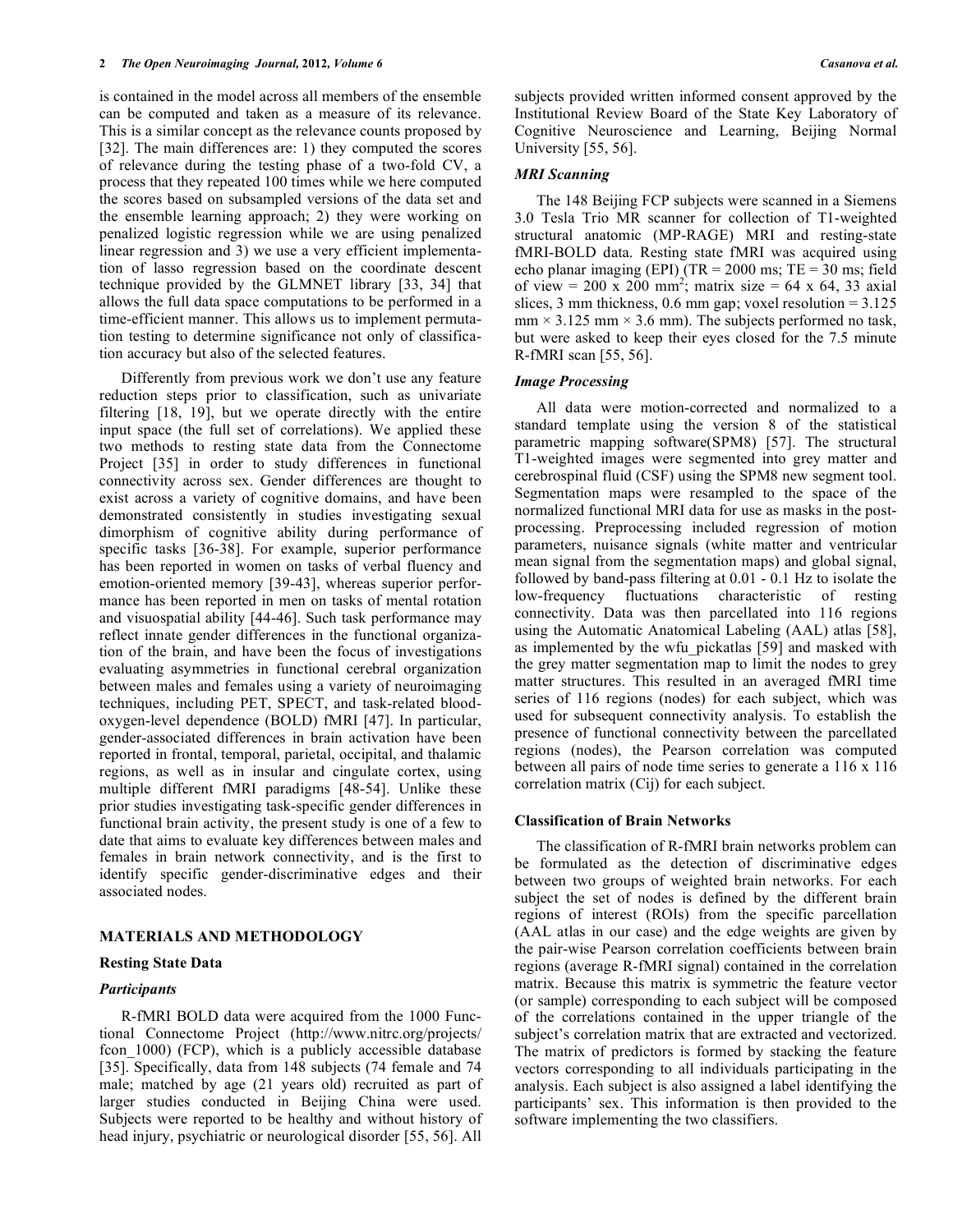#### **Random Forests**

RF belongs to the category of the so called ensemble methods for classification because a committee of learners (trees in this case) is generated and each one casts a vote for the predicted label of a given instance. The trees are built using the classification and regression trees methodology (CART) [60]. In constructing the ensemble of trees, RF uses two types of randomness: first each tree is grown using a bootstrapped version of the training data. A second level of randomness is added when growing any given tree by selecting a random sample of predictors at each node to choose the best split. The number of predictors selected at each node and the number of trees in the ensemble are the two main parameters of the RF algorithm. The RF developers have reported that the method does not require much tuning of these parameters and that the default values often produce good results for many problems [21]. Once the forest is built, assigning a new instance to a class is accomplished by combining the trees using majority vote. As a result of using a bootstrap sampling of the training data, around one third of the samples are left out when building each tree. These are the so called out-of-bag (OOB) samples that can be used to assess the performance of the classifier and also to build measures of importance. In this work we will use the permutation importance score. The importance of a variable is evaluated by estimating the increase in prediction error occurring when the OOB data for that variable is permuted while others are left unchanged. The necessary calculations are carried out tree by tree as the random forest is constructed [61]. We used the R package randomForest [61] with the default parameters for the number of trees (ntree = 500) and the number of predictors analyzed at each node to find the best split ( $mtry = \sqrt{p}$ ).

### **Lasso Regression**

Lasso regression was introduced by replacing the  $L_2$ penalty typical of Tikhonov regularization and ridge regression [62, 63] by a  $L_1$  penalty [29]. Lasso regression in our case is described by

$$
\min_{\beta_0, \beta \in R^{p+1}} \frac{1}{N} \sum_{i=1}^N \left( y_i - \beta_0 - x_i^T \beta \right)^2 + \lambda ||\beta||_1
$$
\n(1),

where *N* is the number of samples (148 subjects in our case),  $x_i \in R^p$  is the i<sup>th</sup> sample or feature vector containing the correlations entering the analysis (all elements of the upper triangle of the correlation matrix),  $y_i \in \{-1,1\}$  is the i<sup>th</sup> label (-1 female and 1 male),  $M = 116$  is the number of nodes (from the AAL atlas parcellation),  $p = \frac{M(M-1)}{2}$  $\frac{x+1}{2}$  = 6670 is the number of correlations (edges),  $\beta_0$ ,  $\beta$  are the parameters of the model, and  $\lambda$  is the regularization parameter. Lasso is characterized by its sparsity meaning that many of the coefficients will be forced to be zero performing this way a kind of embedded feature selection.

We solve the problem described in Eq. (1) using the GLMNET library [33, 64] which uses a very efficient optimization technique called coordinate descent [65]. This regularization scheme initially developed for regression can be adapted to binary classification problems by using the classification rule  $\hat{y} = sign(fitted \ value)$  where  $\hat{y}$  is the estimated label [66, 67].

# Estimation of Regularization Parameter  $\lambda$

To estimate the optimal values of the regularization parameter we combine a scheme of two nested crossvalidations (CV) with grid search to avoid upward bias in the estimation of accuracy [68-71]. We implemented an external  $K_1$ -fold CV where at each step we leave one fold for testing and the  $K_1$ -1 remaining for training and validation. These last two procedures are implemented by using a nested  $K_2$ fold CV. We divide the  $K_1$ -1 folds into  $K_2$  folds and we leave one fold for validation and  $K_2$ -1 for training combined with a grid search to determine the optimal parameters. The grid we used in our analyses was  $\lambda = 1000, 500, 200, 150, 125, 100,$ 10, 1, 0.1. At each grid point the classifier is trained using the training data and its performance is assessed using the fold left for validation by estimating the classification accuracy. We select the regularization parameters that produce maximum average accuracy across the  $K_2$  folds of the internal CV procedure. The classifier is then retrained using the whole data in the  $K_1$ -1 folds left for training and validation and the selected optimal regularization parameters. The classifier's generalization capability is then evaluated by computing the classification accuracy using the fold originally left for testing in the external CV. This is repeated  $K_1$ times and the average classification accuracy is computed and reported in our figures. Finally, the classifier weights are computed using the whole data set and the average values of the selected regularization parameters across the  $K_1$  folds. In our analyses we used  $K_1=5$  and  $K_2=5$ .

### **Ensemble of Lasso Regression Classifiers**

We build our ensemble by training  $N_c$  lasso regression classifiers according to the methodology presented above (Eq. (1), CV procedure, etc) using for each member of the ensemble a subsampled version of the data. The subsampling is carried out by selecting at random from each class the same number of samples. This means that the number of classifiers included in the ensemble  $(N_c)$  and the fraction of subsampled samples (FS) are parameters of this algorithm. There are two sources of randomness associated with this ensemble: 1) Random subsampling and 2) Random partition of the subsampled data to carry out cross-validation. We use the average classification accuracy across the  $N_c$  classifiers as a measure of performance of the ensemble. Building ensembles with sparse classifiers allows us to introduce importance measures for each variable based on the sparsity property. Given a set of  $N_c$  sparse classifiers composing the ensemble we can compute the frequency that each variable enters the model across the  $N_c$  members of the ensemble. We used this frequency as an importance score for the variable. Additionally, we compute the mean values of the coefficients associated with each edge across the members of the ensemble. The sign of the coefficients mean value associated to each edge (correlation) allows us to determine the edges associated to classification as men or women.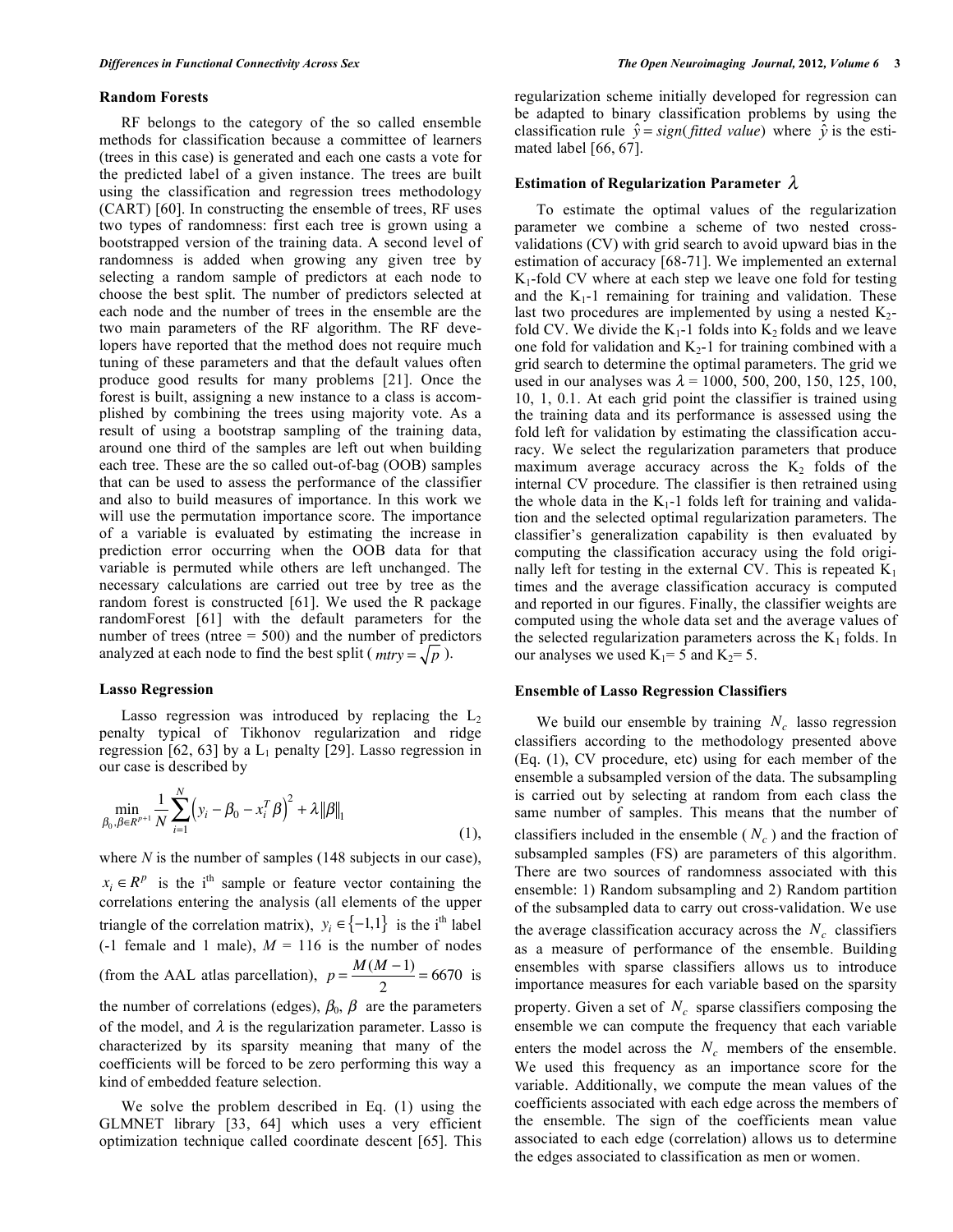#### **Permutation Testing**

Our implementation of the ensemble is based on a very time efficient methodology allowing us to implement permutation testing. In the neuroimaging literature, permutation testing is often used to assess significance of classification accuracy [72-74]. Here we also use it to evaluate significance of feature selection by combining it with the importance score of each variable. Briefly, we recompute the ensemble  $N_p = 1000$  times with permuted labels. In each case we keep track not only of the values of the classification accuracy but also of the maximum values of the importance scores. The latter permits us to evaluate the significance of the observed scores and of the selected features. We use similar permutation tests to perform feature selection and to evaluate the significance of the results produced by the RF analysis. Specifically, we use the permutation importance score [21] to evaluate significance of feature selection.

#### **Software and Hardware Platforms**

Our software implementation is based on MATLAB in which the GLMNET library is called using a freely available MATLAB wrapper developed by Hui Jiang (http://wwwstat.stanford.edu/~tibs/glmnet-matlab/). The computations were performed on a DELL computer system with eight 2.66 GHz CPUs and 16 GB of RAM memory. Parallel programming based on the MATLAB parallel computing toolbox was used to speed up computations.

# **RESULTS**

Since the number of classifiers in the ensemble and the fraction of the samples used during subsampling are additional parameters of the ensemble of lasso regression classifiers (ELRC), before carrying out the final analysis of our data we explored the performance of the algorithm for different values of these two parameters (Fig. **1**). The best performances in terms of the average classification accuracy are achieved when all the samples  $(FS = 1)$  are used to estimate each member of the ensemble (Fig. **1**, left panel). The number of classifiers in the ensemble seems to have little influence on the final result, which approximates 62%. Additionally, the sparser set of selected features also correspond to the choice of  $FS = 1$ . In this case for all values of  $N_c$ , the number of selected features (edges) was the same.

For the final analysis of the R-fMRI data set we fixed  $N_c$  = 100 and FS = 1. The observed overall average accuracy was 62.3% computed as the average classification accuracy across the members of the ensemble. The permutation test of the overall classification accuracy and the importance scores for the variables were both significant at  $p<0.001$  and p <0.05. The discriminative edges associated with classification as women and men are described in Tables **1** and **2**, respectively. The brain regions (nodes) associated with the discriminative edges in women (upper row) and men (bottom row) are shown in Fig. (**2**). The RF analysis produced 65.4% classification accuracy which was significant  $(p<0.001)$ 

**Fig. (1).** Surface plots displaying the resulting classification accuracy (left panel) and the number of selected features (right panel) for different choices of the number of classifiers and the fraction of the data to be subsampled.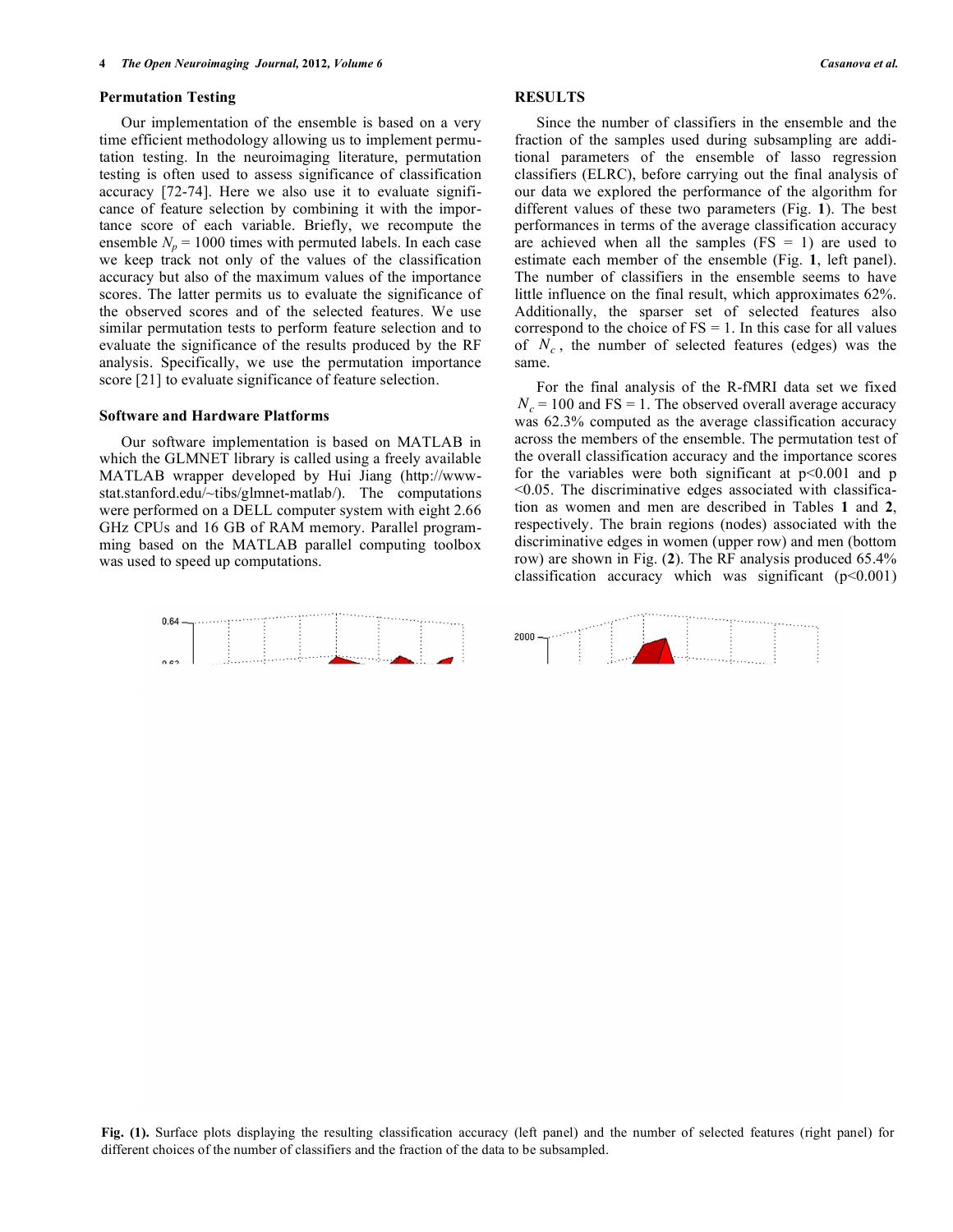

**Fig. (2).** Network nodes (brain regions) associated with the more discriminative edges generated by the ensemble of lasso regressors method. Top row: nodes related to the discriminative edges associated with classification as female (blue color). Bottom: nodes related to the discriminate edges associated with classification as males (red color).

|    | <b>AAL Nodes Numbers</b> | Brain Area 1          | Brain Area 2       |  |  |
|----|--------------------------|-----------------------|--------------------|--|--|
| 2  | 92                       | Frontal Superior Left | Cerebellum Crus1 R |  |  |
| 28 | 53                       | Rectus R              | Occipital Inf L    |  |  |
| 31 | 38                       | Cingulum Ant L        | Hipoccampus R      |  |  |
| 33 | 78                       | Cingulum Mid L        | Thalamus R         |  |  |
| 33 | 112                      | Cingulum Mid L        | Vermis 6           |  |  |
| 70 | 75                       | Paracentral Lobule R  | Pallidum L         |  |  |

**Table 1. Nodes Connecting Discriminative Edges Associated** 

**ELRC Analysis**

**with Classification as Female According to the** 

using a permutation test. A permutation test applied to permutation importance RF scores produced a total of four discriminative edges ( $p$ <0.05). The list of these edges is presented in Table **3** and the related anatomical areas are shown in Fig. (**3**). Because RF is a highly nonlinear classifier it is not possible to provide the information about the association of discriminative edges and sex.

The nodes connecting discriminative edges in women localized to the cingulate gyrus, left frontal lobe, deep grey structures (basal ganglia, thalami), and right cerebellum. In men, these regions localized predominantly to the cingulate gyrus, as well as bilateral sensorimotor cortices, bilateral cerebellum, and left frontal lobe.

# **DISCUSSION**

In this work we have applied two different ensemble classification methods to analyze differences in functional connectivity across gender. RF is a well know technique in bioinformatics while the ELRC has been introduced here. This last approach combines the sparsity property of lasso



**Fig. (3).** Network nodes associated with discriminative edges using Random Forest Analysis. No additional information regarding the nature of the associations is provided by the RF analysis. In red color are shown the nodes associated to discriminative edges that were significantly  $(p < 0.05$  corrected) relevant for classification in general.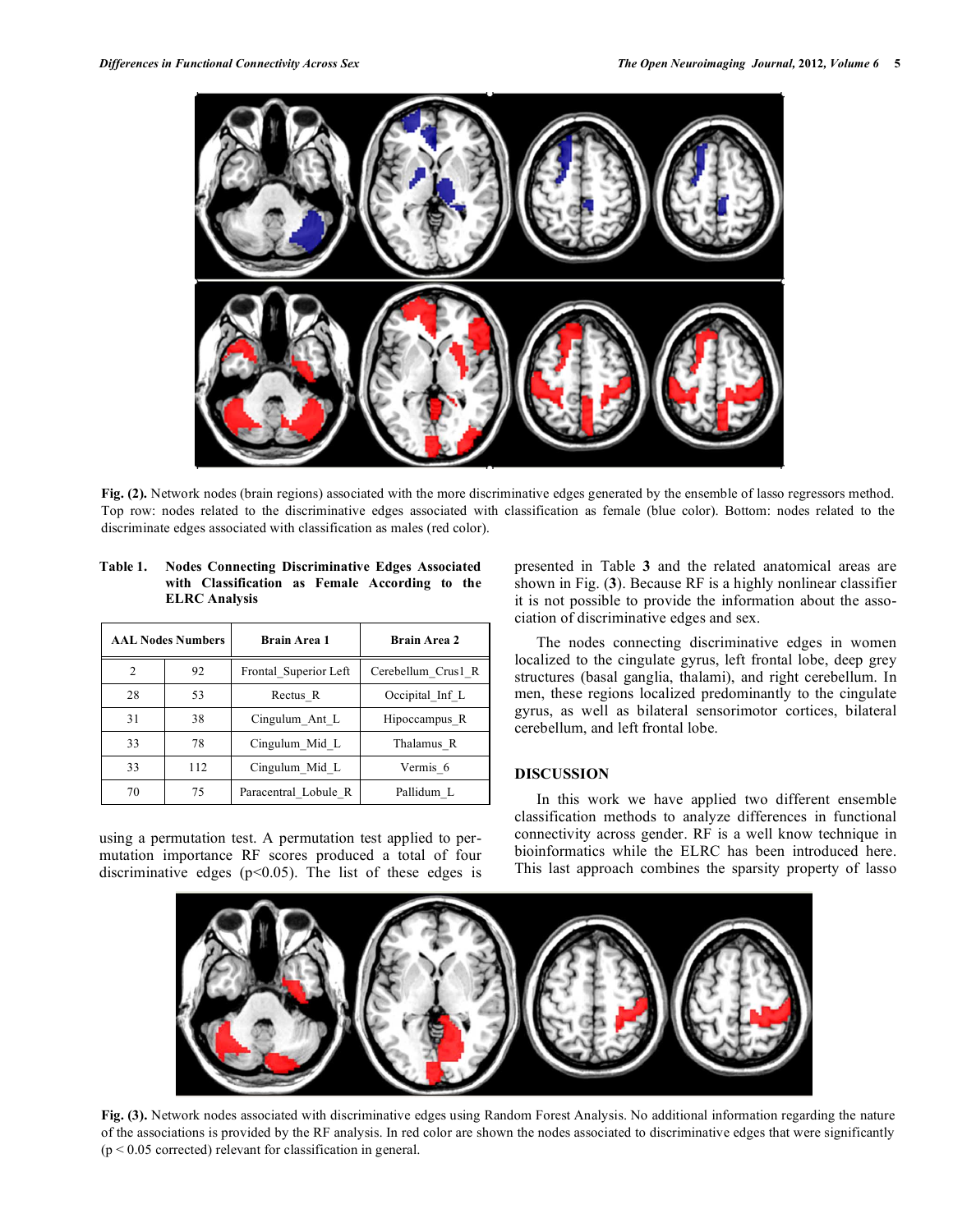| <b>AAL Nodes Numbers</b> |     | <b>Brain Area 1</b>   | <b>Brain Area 2</b> |
|--------------------------|-----|-----------------------|---------------------|
| 3                        | 52  | Frontal_Superior Left | Occipital Mid R     |
| 12                       | 74  | Frontal_Inf_Oper_R    | Putamen R           |
| 14                       | 31  | Frontal Inf Tri R     | Cingulum_Ant_L      |
| 23                       | 87  | Frontal Sup Medial L  | Temporal Pole Mid L |
| 33                       | 57  | Cingulum_Mid_L        | Postcentral L       |
| 33                       | 58  | Cingulum_Mid_L        | Postcentral R       |
| 35                       | 104 | Cingulum_Post_L       | Cerebellum_8_R      |
| 40                       | 56  | Parahippocampal_R     | Fusiform_R          |
| 43                       | 91  | Calcarine_L           | Cerebellum_Crus1_L  |
| 43                       | 92  | Calcarine_L           | Cerebellum_Crus1_R  |
| 45                       | 68  | Cuneus L              | Precuneus R         |
| 110                      | 111 | Vermis_3              | Vermis_4_5          |

Table 2. Nodes Connecting Discriminative Edges Associated with Classification as Males According to the ELRC Analysis

**Table 3. Nodes Connecting Discriminative Edges Produced by RF Analysis**

|    | <b>AAL Nodes Numbers</b> | <b>Brain Area 1</b>   | <b>Brain Area 2</b> |
|----|--------------------------|-----------------------|---------------------|
| 33 | 58                       | Cingulum Mid L        | Postcentral R       |
| 40 | 56                       | Parahippocampal_R     | Fusiform R          |
| 43 | 94                       | Calcarine L           | Cerebellum Crus2 R  |
| 48 | 91                       | Lingual <sub>_R</sub> | Cerebellum Crus1 L  |

regression with the concept of ensemble learning. The former will perform feature selection by forcing many predictors' coefficients to be zero while the latter will allow defining importance scores for each variable by estimating the frequency of its appearance across all the models defining the members of the ensemble. These machine learning methodologies allow performing group analyses of brain networks without previous selection of thresholds.

The final result in both cases is a set of edges that carry discriminative information between the two groups of networks. In the case of the ELRC we used a very fast implementation of lasso regression provided by the library GLMNET that allowed us to use permutation testing not only for assessing the significance of accuracy but also for the importance of selected features.

The results produced by both methodologies were consistent in terms of the levels of classification accuracy and statistical significance. While the levels of classification accuracy were very similar the statistical significance of the results in both cases was the same. Despite very different underlying mechanisms, both methods detected common edges and nodes as more discriminative which are the more robust findings in this study. Our results suggest that the ELRC detected more discriminative edges than RF. Simulations necessary to confirm this finding were out of the scope of this work, as they are very time consuming and our focus was mainly on finding sex differences in R-fMRI brain networks. In addition, ELRC provides useful information about the association of the detected edges to classification as male or female. But this is a general advantage of linear classifiers over non-linear ones. Very often non-linear classifiers in high dimensional problems do not produce improvements while being at the same time more difficult to interpret because the linear classifiers generate weights for each predictor that can be used as a measure of their importance within the estimated model [72, 75]. Because RF is a highly non-linear classifier it does not provide this type of information.

There are some limitations in the ELRC methodology. There is a lack of a method to select optimal values of the number of classifiers of the ensemble  $(N_c)$  and the fraction of samples used to generate each member of the ensemble. This is a common problem with previous approaches [30, 31]. Here via trial and error we have chosen the value of the fraction of samples that leads to higher values of average overall accuracy computed across all members of the ensembles. This amounts to performing lasso regression  $N_c$ times with different CV partitions.

Although RF is a highly nonlinear classifier and, therefore, unable to provide information about the association of discriminative edges and sex, many of the discriminative edges identified using this technique overlap with discriminative edges associated with classification as male according to the ELRC analysis. Specifically, both the RF and ELRC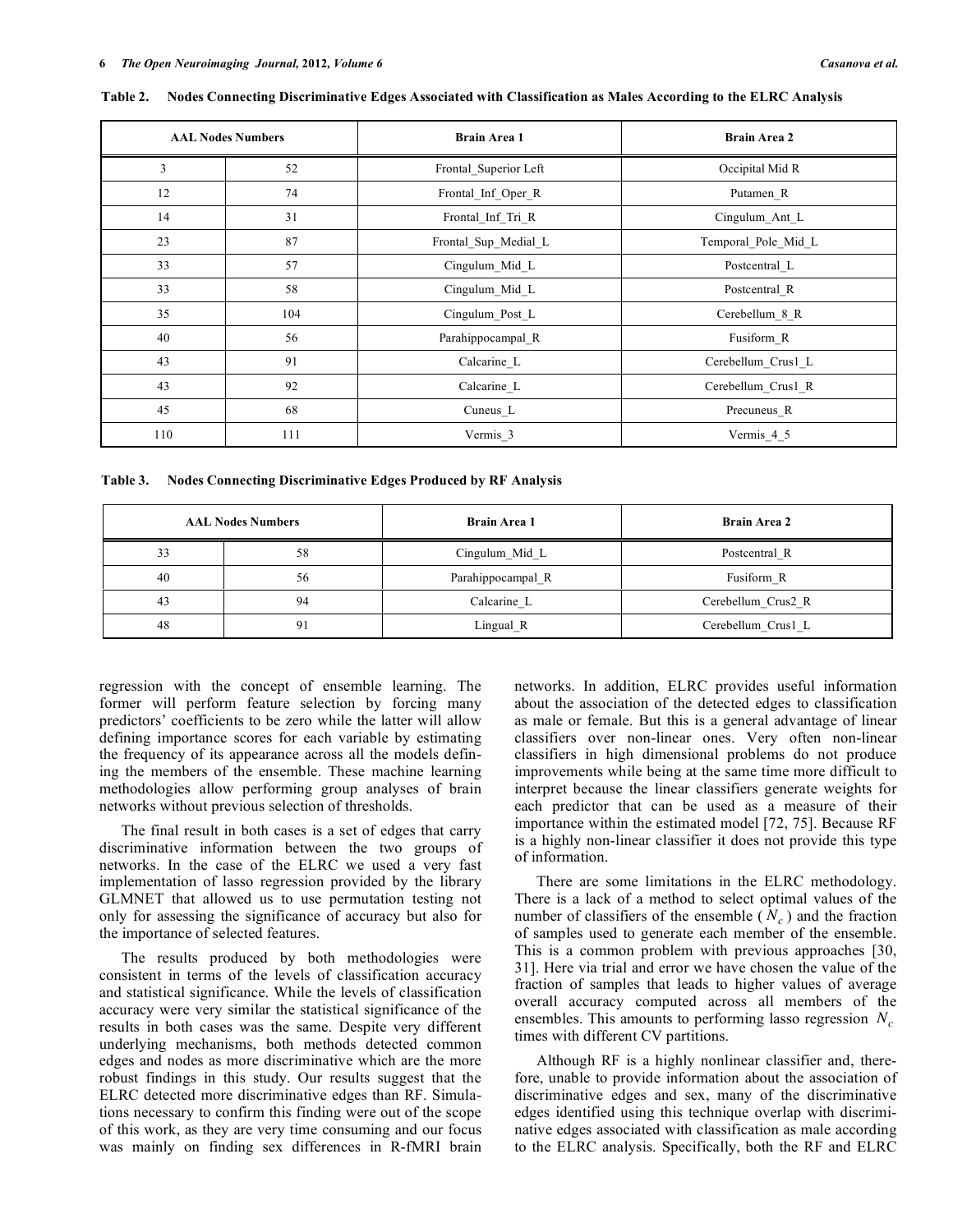methods identify key discriminative edges between: 1. left middle cingulum and right postcentral gyrus, 2. right parahippocampal gyrus and right fusiform gyrus, as well as, 3. left calcarine fissure and right crus of the cerebellum (Tables **2** and **3**). These gender-discriminative differences are consistent with findings described in other studies investigating sexual dimorphism of network connectivity using graph theoretical methods [76, 77]. Wang and colleagues demonstrated lower nodal efficiency in females compared to males in the left middle cingulum and right parahippocampal gyrus. In addition, Tian and colleagues identified the left middle cingulate gyrus as an important hub node in males and females [77]. The ELRC method identified additional nodes connected by gender discriminative edges in the present investigation that correspond to nodes that Wang *et al.,* demonstrated to have gender-associated differences in efficiency, including frontal (left middle frontal gyrus), temporal (right superior temporal gyrus), and limbic/paralimbic regions (left hippocampus, right hippocampus, and left amygdala) [76]. It is possible that gender-related differences in nodal efficiency [76] may reflect sexually dimorphic variability in the nodes with which they connect, as demonstrated in the present study (Tables **1** and **2**). It is possible that differences in functional connectivity between males and females may also be related to gender-related differences in regional connectivity between hub nodes [77].

In the present study, males demonstrated a greater proportion of gender-discriminative edges associated with sensory, motor and association regions than females, which may be related to known male gender performance differences in visuospatial tasks [44-46]. As compared to males, females demonstrated a greater proportion of gender-discriminative edges associated with limbic regions, although both males and females had discriminative limbic-associated edges. In particular, there were distinct differences between males and females in specific limbic areas associated with gender-discriminative edges. For example, males but not females had a discriminative edge associated with the posterior cingulum and parahippocampal gyrus, which are known to be involved in visuospatial processing and formation of spatial memories, respectively [78, 79] (Tables **1** and **2**). Interestingly, men have demonstrated greater BOLD activation than women in posterior cingulum and parahippocampal gyrus during performance of visuospatial navigation fMRI tasks [80, 81] .

Other limbic areas, such as the anterior and middle cingulum, were identified in the present study as important nodes transmitting discriminative edges in both males and females (Tables **1** and **2**). Edges associated with the anterior and middle cingulum may be gender-discriminative because of the nodes with which they connect, which differ between males and females. For example, the anterior cingulum, known to be involved in affect processing [78], is connected by a gender-discriminative edge to the right hippocampus in females, but to the triangular inferior frontal gyrus in males (Tables **1** and **2**). Similarly, the middle cingulum, which is known to be involved in response selection [78], is connected by gender-discriminative edges to the vermis and right thalamus in females, but to the left and right posteriorcentral gyrus in males (Tables **1** and **2**). It is possible that these gender-associated differences in anterior and middle cingulate connectivity may contribute to known differences in cingulate BOLD activation associated with emotionprocessing tasks between men and women that are correlated with fMRI task performance [82-84].

Taken together, these data suggest that gender differences in brain function may be related to sexually dimorphic regional connectivity between specific critical nodes via gender-discriminative edges. Furthermore, such differences may be related to performance advantages of females on tasks such as verbal memory and selective attention [39-43], and males on tasks of mental rotation and visuospatial ability [44-46]. More work is necessary, however, to further investigate these possibilities.

#### **CONCLUSION**

We have applied machine learning methodologies to the analysis of functional connectivity based on resting state fMRI. These methods can analyze weighted brain networks and detect the specific set of edges that are informative for differences between groups of brain networks. When applied to R-fMRI data from a group of normal males and females, we were able to identify gender-discriminative edges that may be related to sexually dimorphic regional connectivity between specific critical nodes. Such methods may be more broadly applied in the future to identify discriminative edges in the brain for between-group differences that have important clinical implications.

#### **ACKNOWLEDGEMENTS**

We thank Susan Shear for computer programming support. This work is funded in part by the NIH Supplement # HHSN268200464221C added to the N01-WH-4-4221 grant.

## **CONFLICT OF INTEREST**

None declared.

# **REFERENCES**

- [1] Biswal B, Yetkin FZ, Haughton VM, *et al*. Functional connectivity in the motor cortex of resting human brain using echo-planar MRI. Magn Reson Med 1995; 34(4): 537-41.
- [2] Cordes D, Haughton VM, Arfanakis K, *et al*. Frequencies contributing to functional connectivity in the cerebral cortex in "resting-state" data. AJNR Am J Neuroradiol 2001; 22(7): 1326-33.
- [3] Cordes D, Haughton VM, Arfanakis K, *et al*. Mapping functionally related regions of brain with functional connectivity MR imaging. AJNR Am J Neuroradiol 2000; 21(9): 1636-44.
- [4] Kiviniemi V, Kantola J, Jauhiainen J, Tervonen O, *et al*. Comparison of methods for detecting nondeterministic BOLD fluctuation in fMRI. Magn Reson Imaging 2004; 22(2): 197-203.
- [5] Bullmore E, Barnes A, Bassett DS, *et al*. Generic aspects of complexity in brain imaging data and other biological systems. Neuroimage 2009; 47(3): 1125-34.
- [6] Bullmore E, Sporns O. Complex brain networks: graph theoretical analysis of structural and functional systems. Nat Rev Neurosci 2009; 10(3): 186-98.
- [7] Watts DJ, Strogatz SH. Collective dynamics of 'small-world' networks. Nature 1998; 393(6684): 440-2.
- [8] Barabasi AL, Albert R. Emergence of scaling in random networks. Science 1999; 286(5439): 509-12.
- [9] Eguiluz VM, Chialvo DR, Cecchi GA, Baliki M, Apkarian AV. Scale-free brain functional networks. Phys Rev Lett 2005; 94(1): 018102.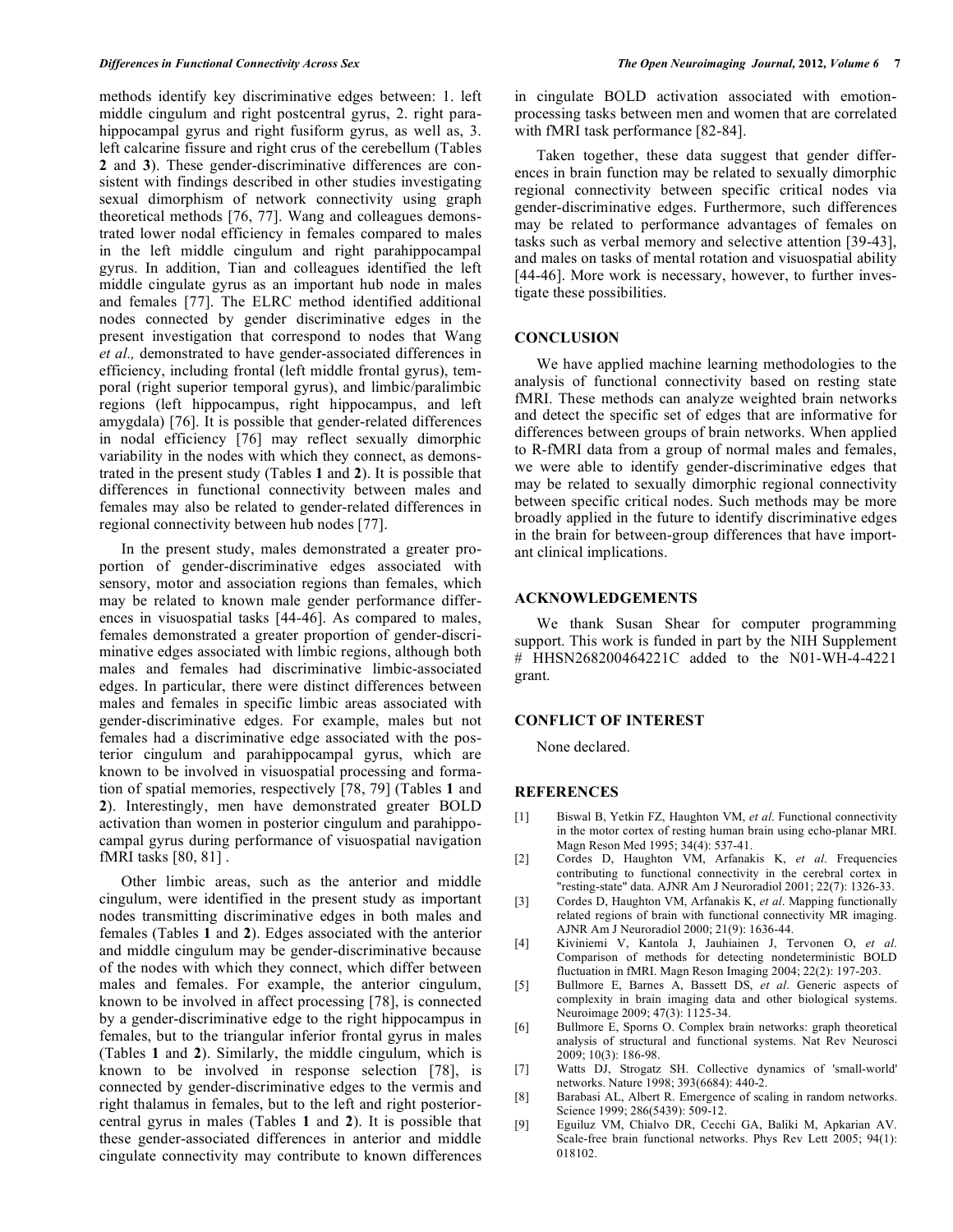#### **8** *The Open Neuroimaging Journal,* **2012***, Volume 6 Casanova et al.*

- [10] Achard S, Bullmore E. Efficiency and cost of economical brain functional networks. PLoS Comput Biol 2007; 3(2): e17.
- [11] Achard S, Salvador R, Whitcher B, Suckling J, Bullmore E. A resilient, low-frequency, small-world human brain functional network with highly connected association cortical hubs. J Neurosci 2006; 26(1): 63-72.
- [12] Salvador R, Suckling J, Coleman MR, *et al*. Neurophysiological architecture of functional magnetic resonance images of human brain. Cereb Cortex 2005; 15(9): 1332-42.
- [13] van den Heuvel MP, Mandl RC, Kahn RS, *et al*. Small-world and scale-free organization of voxel-based resting-state functional connectivity in the human brain. Neuroimage 2008; 43(3): 528-39.
- [14] Chen ZJ, He Y, Rosa-Neto P, *et al*. Revealing modular architecture of human brain structural networks by using cortical thickness from MRI. Cereb Cortex 2008; 18(10): 2374-81.
- [15] He Y, Chen ZJ, Evans AC. Small-world anatomical networks in the human brain revealed by cortical thickness from MRI. Cereb Cortex 2007; 17(10): 2407-19.
- [16] Iturria-Medina Y, Sotero RC, Canales-Rodríguez EJ, Alemán-Gómez Y, Melie-García L. Studying the human brain anatomical network via diffusion-weighted MRI and graph theory. Neuroimage 2008; 40(3): 1064-76.
- [17] Hayasaka S, Laurienti PJ. Comparison of characteristics between region-and voxel-based network analyses in resting-state fMRI data. Neuroimage 2010; 50(2): 499-508.
- [18] Craddock RC, Holtzheimer PE, Hu XP, Mayberg HS. Disease state prediction from resting state functional connectivity. Magn Reson Med 2009; 62(6): 1619-28.
- [19] Richiardi J, Eryilmaz H, Schwartz S, Vuilleumier P, Van De Ville D. Decoding brain states from fMRI connectivity graphs. Neuroimage 2011; 56: 616-26.
- [20] Chen G, Ward BD, Xie C. Classification of Alzheimer disease, mild cognitive impairment, and normal cognitive status with large-scale network analysis based on resting-state functional MR imaging. Radiology 2011; 259(1): 213-21.
- [21] Breiman L. Random Forests. Mach Learn 2001; 45: 5-32.
- [22] Diaz-Uriarte R, Alvarez de Andres S. Gene selection and classification of microarray data using random forest. BMC Bioinformatics 2006; 7: 3.
- [23] Lunetta KL, Hayward LB, Segal J, Van Eerdewegh P. Screening large-scale association study data: exploiting interactions using random forests. BMC Genet 2004; 5(1): 32.
- [24] Bureau A, Dupuis J, Falls K. Identifying SNPs predictive of phenotype using random forests. Genet Epidemiol 2005; 28(2): 171-82.
- [25] McKinney BA, Crowe JE, Guo J, Tian D. Machine learning for detecting gene-gene interactions: a review. Appl Bioinformatics 2006; 5(2): 77-88.
- [26] Lehmann C, Koenig T, Jelic V, *et al*. Application and comparison of classification algorithms for recognition of Alzheimer's disease in electrical brain activity (EEG). J Neurosci Methods 2007; 161(2): 342-50.
- [27] Tripoliti EE, Fotiadis DI, Argyropoulou M. A supervised method to assist the diagnosis of Alzheimer's disease based on functional magnetic resonance imaging. Conf Proc IEEE Eng Med Biol Soc 2007; 2007: 3426-9.
- [28] Casanova R*,* Espeland MA, Goveas JS, *et al*. Application of machine learning methods to describe the effects of conjugated equine estrogens therapy on region-specific brain volumes. Magn Reson Imag 2011; 29(4): 546-53.
- [29] Tibshirani R. Regression Shrinkage and Selection via the Lasso. J. R. Statist Soc B 1996; 58(1): 267-88.
- [30] Torkkola K, Tuv E. Ensembles of Regularized Least Squares Classifiers for High Dimensional Problems, in Feature Extraction: Foundations and Applications, I. Guyon, *et al*., Editors. 2006, Springer.
- [31] Nikulin V, McLachlan GC. Classification of imbalanced marketing data with balanced random sets. JMLR: Workshop Conf Proc 2009; 7: 89-100.
- [32] Shevade K, Keerthi S. A simple and efficient algorithm for gene selection using sparse logistic regression. Bioinformatics 2003; 19: 2246-53.
- [33] Friedman J, Hastie T, Tibshirani R. Regularization paths for generalized linear models via coordinate descent. J Statist Software 2010; 33(1): 1-22.
- [34] Friedman J, Hastie T, Tibshirani R. glmnet: Lasso and Elastic Net Regularized Generalized Linear Models. R package version 1.1-4 2009.
- [35] Biswal BB, Mennes M, Zuo XN, *et al*. Toward discovery science of human brain function. Proc Natl Acad Sci USA 2010; 107(10): 4734-9.
- [36] Kimura D. Sex, sexual orientation and sex hormones influence human cognitive function. Curr Opin Neurobiol 1996; 6(2): 259-63.
- [37] Nicholson KG, Kimura D. Sex differences for speech and manual skill. Percept Mot Skills 1996; 82(1): 3-13.
- [38] Wegesin DJ. A neuropsychologic profile of homosexual and heterosexual men and women. Arch Sex Behav 1998; 27(1): 91- 108.
- [39] Hyde JS, Linn MC. Gender differences in verbal-ability a metaanalysis. Psychol Bull 1988; 104(1): 53-69.
- [40] Davis PJ. Gender differences in autobiographical memory for childhood emotional experiences. J Pers Soc Psychol 1999; 76(3): 498-510.
- [41] Thayer JF, Johnsen BH. Sex differences in judgement of facial affect: a multivariate analysis of recognition errors. Scand J Psychol 2000; 41(3): 243-6.
- [42] Canli T, Desmond JE, Zhao Z, Gabrieli DE. Sex differences in the neural basis of emotional memories. Proc Natl Acad Sci U S A 2002; 99(16): 10789-94.
- [43] Rahman Q, Wilson GD, Abrahams S. Sex, sexual orientation, and identification of positive and negative facial affect. Brain Cogn 2004; 54(3): 179-85.
- [44] Linn MC, Petersen AC. Emergence and characterization of sex differences in spatial ability: a meta-analysis. Child Dev 1985; 56(6): 1479-98.
- [45] Crucian GP, Berenbaum SA. Sex differences in right hemisphere tasks. Brain Cogn 1998; 36(3): 377-89.
- [46] Voyer D, Voyer S, Bryden MP. Magnitude of sex differences in spatial abilities: a meta-analysis and consideration of critical variables. Psychol Bull 1995; 117(2): 250-70.
- [47] Cosgrove KP, Mazure CM, Staley JK. Evolving knowledge of sex differences in brain structure, function, and chemistry. Biol Psychiatry 2007; 62(8): 847-55.
- [48] Shaywitz BA, Haywitz SE, Pugh KR, *et al*. Sex differences in the functional organization of the brain for language. Nature 1995; 373(6515): 607-9.
- [49] Lee TM, Liu HL, Hoosain R. Gender differences in neural correlates of recognition of happy and sad faces in humans assessed by functional magnetic resonance imaging. Neurosci Lett 2002; 333(1): 13-6.
- [50] Ragland JD, Coleman AR, Gur RC, Glahn DC, Gur RE. Sex differences in brain-behavior relationships between verbal episodic memory and resting regional cerebral blood flow. Neuropsychologia 2000; 38(4): 451-61.
- [51] Weiss E, Siedentopf CM, Hoferet A, *et al*. Sex differences in brain activation pattern during a visuospatial cognitive task: a functional magnetic resonance imaging study in healthy volunteers. Neurosci Lett 2003; 344(3): 169-72.
- [52] Fischer H, Fransson P, Wright CI, Bäckman L. Enhanced occipital and anterior cingulate activation in men but not in women during exposure to angry and fearful male faces. Cogn Affect Behav Neurosci 2004; 4(3): 326-34.
- [53] Lee TMC, Liu HL, Chan CC, Fang SY, Gao JH. Neural activities associated with emotion recognition observed in men and women. Mol Psychiatry 2005; 10(5): 450-5.
- [54] Bell EC, Willson MC, Wilman AH, Dave S, Silverstone PH. Males and females differ in brain activation during cognitive tasks. Neuroimage 2006; 30(2): 529-38.
- [55] Liu D, Yan C, Ren J, Yao L, Kiviniemi VJ, Zang Y. Using coherence to measure regional homogeneity of resting-state FMRI signal. Front Syst Neurosci 2010; 4: 24.
- [56] Yan H, Zuo X, Wang D. Hemispheric asymmetry in cognitive division of anterior cingulate cortex: A resting-state functional connectivity study. Neuroimage 2009; 47(4): 1579-89.
- [57] Friston KJ, Holmes AP, Worsley KJ, Poline JP, Frith CD, Frackowiak RSJ. Statistical parametric maps in functional imaging: A general linear approach. Hum Brain Mapp 1994; 2(4): 189-210.
- [58] Tzourio-Mazoyer N, Landeau B, Papathanassiou D. Automated anatomical labeling of activations in SPM using a macroscopic anatomical parcellation of the MNI MRI single-subject brain. Neuroimage 2002; 15(1): 273-89.